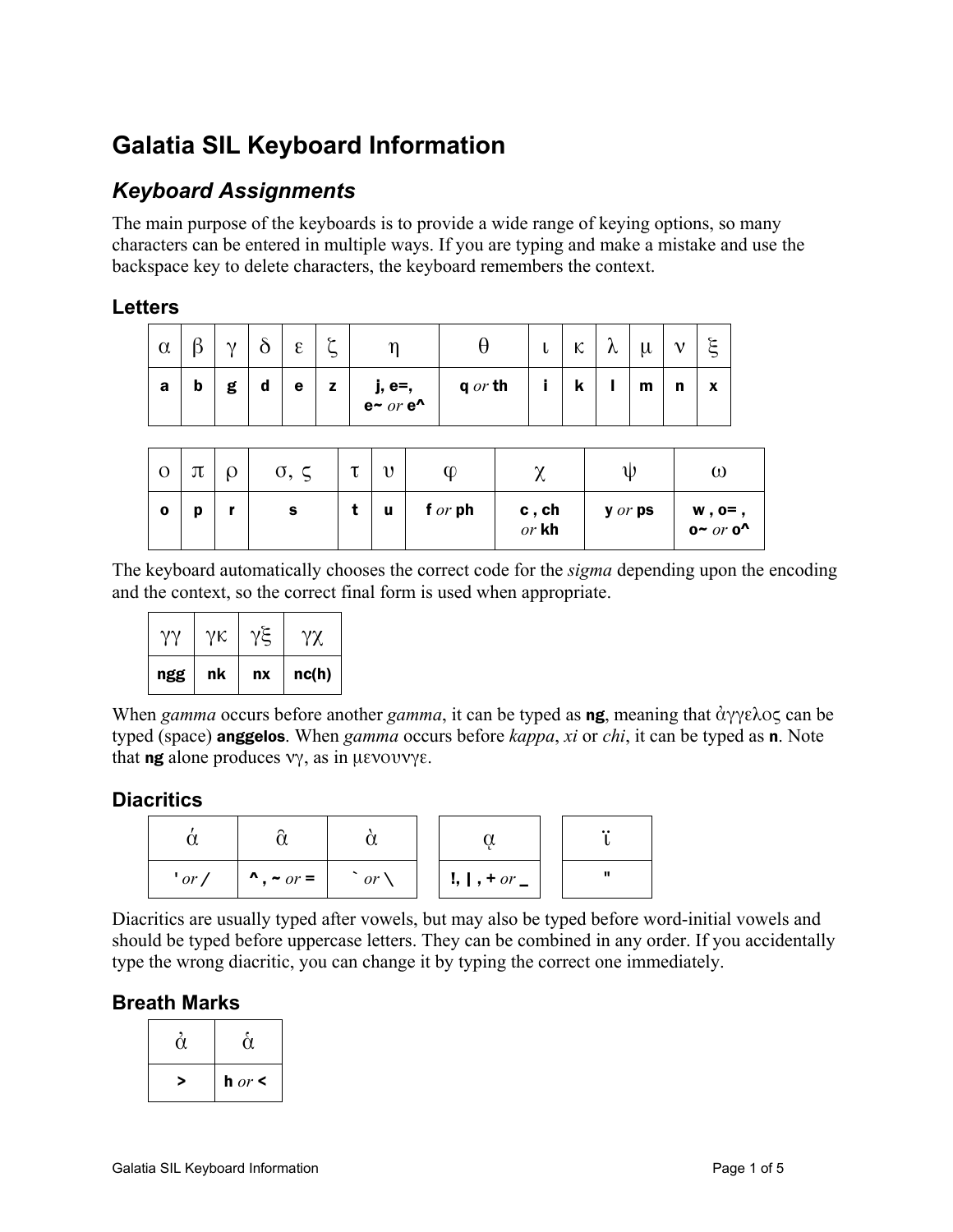A smooth breathing is automatically added to a word-initial vowel and a rough breathing to a word-initial *rho*. To get a rough breathing on an initial vowel, type **h—huper** for ὑπερ, for example. If you type a word that is all uppercase, the initial breathing mark is automatically removed.

Like other diacritics, they are usually typed after vowels, but may be typed before word-initial vowels. They can also be combined with other diacritics by typing them in any order after the base character. If you type a diphthong, any breath marks and accents on the first vowel are correctly moved to the second vowel.

For example, to type Οὐκ εἰμι ἐγω ὁ Χριστος. (ΙΩΑΝΝΗΝ 3•28) you only need to press the following keys:

#### O u k SPACE e i m i SPACE e g w SPACE h o SPACE C r i s t o s PERIOD SPACE (IW A N N J N SPACE 3 : 28)

You can also press \* to remove the breathing mark from a vowel or *rho*.

In a few words, a vowel with *dieresis* follows an accented vowel. You will need to type @ before the vowel with *dieresis* to get the right behavior. For example, to get Ἰάϊρος, type Ia/@i"ros.

#### **Punctuation**

|  | $, or$ ? | $'$ (two) |
|--|----------|-----------|

To type an apostrophe following a vowel (as in δι' αὐτοῦ) press the quote key twice.

### **Other Characters**

The following characters are available for typing directly:

|  |  |  |  |  | $\cdots$ |  |  |  |  |  |  |
|--|--|--|--|--|----------|--|--|--|--|--|--|
|--|--|--|--|--|----------|--|--|--|--|--|--|

Others can be typed by preceding them with  $\Theta$  (the  $\Theta$  produces .):

|    |    |    | ∗  |    | __<br>EM-DASH | $\sim$<br>EN-DASH |
|----|----|----|----|----|---------------|-------------------|
| @! | @( | @) | @* | @+ | @∼            | @-                |

|    |    |    | $=$  |    |                   |
|----|----|----|------|----|-------------------|
| @/ | @: | @< | $@=$ | @> | $@\qquadcirc r$ % |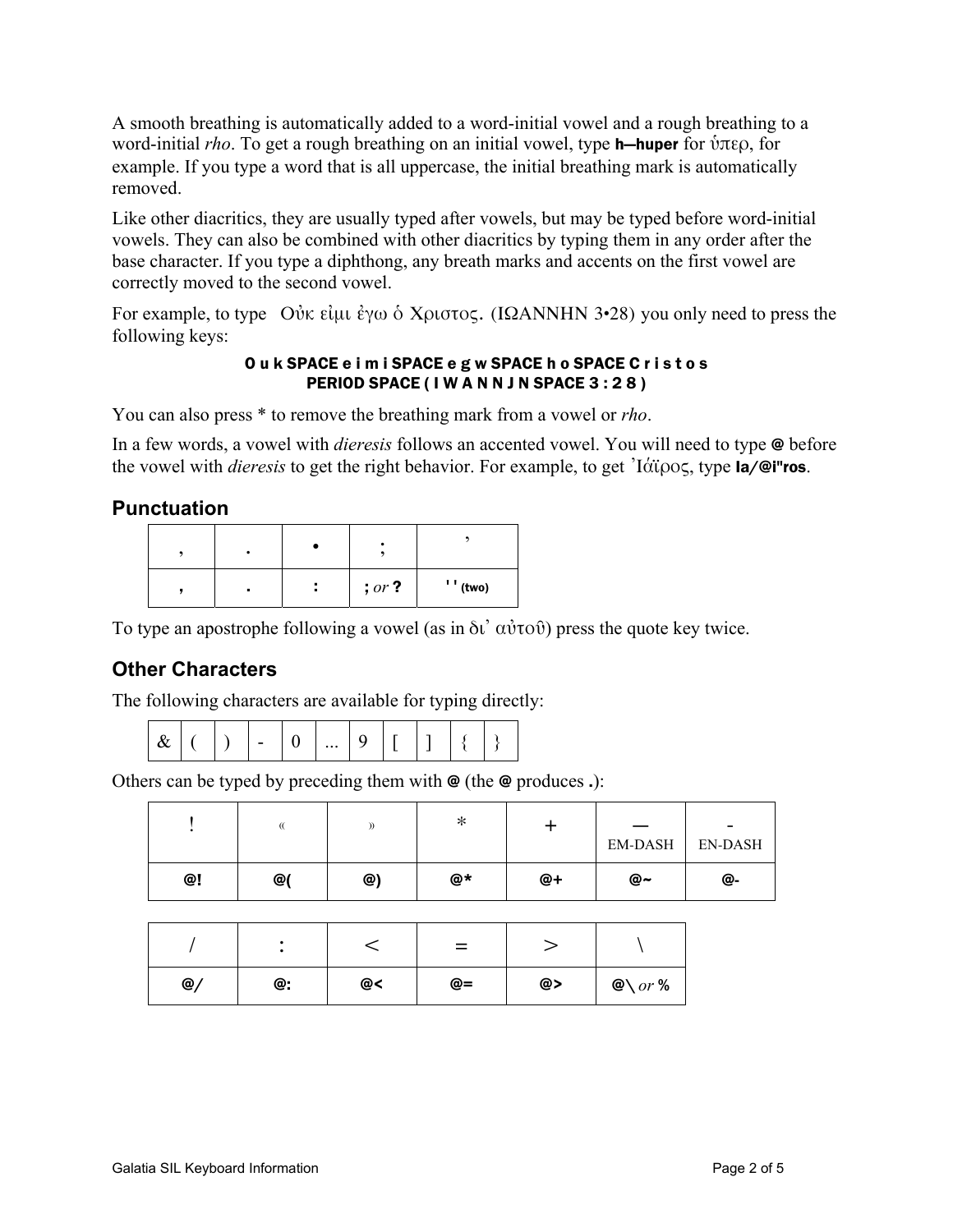|                           | 037    | 038                   | 039                                           | 03A                                                     | 03B                                                                     | 03C                                                    |                                               |                                             |
|---------------------------|--------|-----------------------|-----------------------------------------------|---------------------------------------------------------|-------------------------------------------------------------------------|--------------------------------------------------------|-----------------------------------------------|---------------------------------------------|
| $\mathbf 0$               |        |                       | $\cdot \cdot \cdot$<br>t                      |                                                         | $\ddot{\mathbf{U}}$                                                     | $\pi$                                                  | $\bullet$                                     |                                             |
|                           |        |                       | $i^{\mathsf{m}}$ or $\mathsf{u}^{\mathsf{m}}$ | P                                                       | $\mathbf{u}^{\mathfrak{m}}$ or $\mathfrak{n} \mathbf{u}^{\mathfrak{r}}$ | p                                                      | $\mathbf u$                                   | @!                                          |
| $\mathbf 1$               |        |                       | Ą                                             | $\mathbf P$                                             | $\alpha$                                                                | Q                                                      | $\mathbf{r}$                                  | $(\!($                                      |
|                           |        |                       | $\boldsymbol{\mathsf{A}}$                     | $\, {\bf R}$                                            | $\mathbf a$                                                             | r                                                      | / or '                                        | $@($                                        |
| $\mathbf{2}$              |        |                       | Β                                             |                                                         | ß                                                                       |                                                        | $\overline{\mathbf{A}}$                       |                                             |
|                           |        |                       | B                                             |                                                         | b                                                                       | $\mathcal{S}_{\mathbf{s}}$                             | $\sqrt{or}$                                   | $\mathcal{Y}$<br>$^\text{\textregistered})$ |
| $\mathbf{3}$              |        |                       |                                               |                                                         | $\gamma$                                                                |                                                        | $\overline{\phantom{1}}$                      | $\ast$                                      |
|                           |        |                       | G                                             | $\sum_{s}$                                              | g                                                                       | $\sigma$<br>$\mathbf s$                                | $\sim$ or $\sim$ or $=$                       | $@*$                                        |
| 4                         |        |                       |                                               |                                                         | $\delta$                                                                |                                                        | $\mathcal{L}$                                 |                                             |
|                           |        |                       | D                                             | $\mathbf T$<br>$\mathbf{r}$                             |                                                                         | $\tau$                                                 |                                               | 十                                           |
| $\bf 5$                   |        |                       |                                               |                                                         | $\boldsymbol{\mathsf{d}}$                                               | t                                                      | $\,$<br>$\mathfrak{e}$                        | $@+$                                        |
|                           |        |                       | Ε                                             | $\rm Y$                                                 | $\epsilon$                                                              | $\upsilon$                                             |                                               |                                             |
| 6                         |        |                       | $\mathsf{E}$                                  | $\mathsf{U}$                                            | e                                                                       | $\mathbf u$                                            | $<$ or $h$ or $H$                             | @-                                          |
|                           |        | Ά                     | $\overline{Z}$                                | $\Phi$                                                  | مح                                                                      | $\phi$                                                 |                                               |                                             |
|                           |        | $\overline{A}$        | $\mathbf{z}$                                  | $F$ or $Ph$                                             | z                                                                       | for ph                                                 | U<br>$\lfloor or \rfloor$ or $+$ or $\lfloor$ | $@/$                                        |
| $\overline{\mathbf{z}}$   |        |                       | $\boldsymbol{\mathrm{H}}$                     | X                                                       |                                                                         | $\chi$                                                 | ,                                             | $\,<\,$                                     |
|                           |        | ÷                     | J                                             | $\mathbf c$                                             | j or $e=$ or $e-$ or<br>$e^{\Lambda}$                                   | $c$ or $ch$ or $kh$                                    | $\overline{\phantom{a}}$                      | @<                                          |
| 8                         |        | 'E                    |                                               | Ψ                                                       |                                                                         |                                                        |                                               |                                             |
|                           |        | /E                    | $\Theta$                                      | $Y$ or $Ps$                                             | H                                                                       | W                                                      |                                               | $@=$                                        |
| $\boldsymbol{9}$          |        |                       | $Q$ or Th                                     |                                                         | $q$ or th                                                               | $y$ or $ps$                                            |                                               |                                             |
|                           |        | Ή                     |                                               | $\Omega$                                                | $\mathbf{L}$                                                            | $\omega$                                               |                                               | $\gt$                                       |
|                           |        | $/$                   | $\mathbf{I}$                                  | $\mathbf{w}$                                            | $\mathbf{i}$                                                            | <b>W</b> or $o = or o$<br>or $\mathbf{o}^{\mathbf{A}}$ | $\%$                                          | @>                                          |
| $\boldsymbol{\mathsf{A}}$ |        | $\overline{I}$        | K                                             | Ŧ<br>T                                                  | $\kappa$                                                                | $\bullet\bullet$                                       |                                               |                                             |
|                           |        | $\sqrt{1}$            | $\pmb{\mathsf{K}}$                            | ŀ,                                                      | $\pmb{\mathsf{k}}$                                                      | I"                                                     |                                               | @\                                          |
| $\, {\bf B}$              |        |                       | Λ                                             | $\overline{\mathbf{G}}$                                 | $\pmb{\lambda}$                                                         | $\ddot{\textbf{U}}$                                    |                                               |                                             |
|                           |        |                       | L                                             | <u>U"</u>                                               | T                                                                       | u"                                                     |                                               | @∼                                          |
| $\mathbf c$               |        | $\bigcirc$            |                                               | $\acute{\alpha}$                                        |                                                                         | $\acute{\mathrm{o}}$                                   |                                               | ٠                                           |
|                           |        | $\sqrt{0}$            | M<br>M                                        | a/                                                      | $\mu$<br>${\bf m}$                                                      | $\mathbf{0}/$                                          |                                               | $\bullet$<br>$^\copyright$                  |
| D                         |        |                       |                                               |                                                         |                                                                         |                                                        |                                               |                                             |
|                           |        |                       | N                                             | $\mathop{\varepsilon}\limits_{\mathop{\rm e}\nolimits}$ | $\mathbf V$                                                             | $\acute{\mathrm{U}}$                                   |                                               |                                             |
| E                         |        |                       | $\overline{\mathbf{N}}$                       |                                                         | $\mathbf n$                                                             | $\mathsf{u}/$                                          |                                               |                                             |
|                           | ٠<br>, | 'Y                    | $\Xi$                                         | $\acute{\eta}$                                          | $\sum_{x}$                                                              | $\acute{\omega}$                                       |                                               |                                             |
| F                         | , or 2 |                       | $\pmb{\mathsf{x}}$                            | $\mathbf{j}$                                            |                                                                         | w/                                                     |                                               |                                             |
|                           |        | $\overline{\text{Q}}$ | O                                             | í                                                       | $\mathcal{O}$                                                           |                                                        |                                               |                                             |
|                           |        |                       | $\mathbf{o}$                                  | $\mathsf{i}\mathsf{/}$                                  | $\mathbf{o}$                                                            |                                                        |                                               |                                             |

# **Unicode Charts with keyboarding options**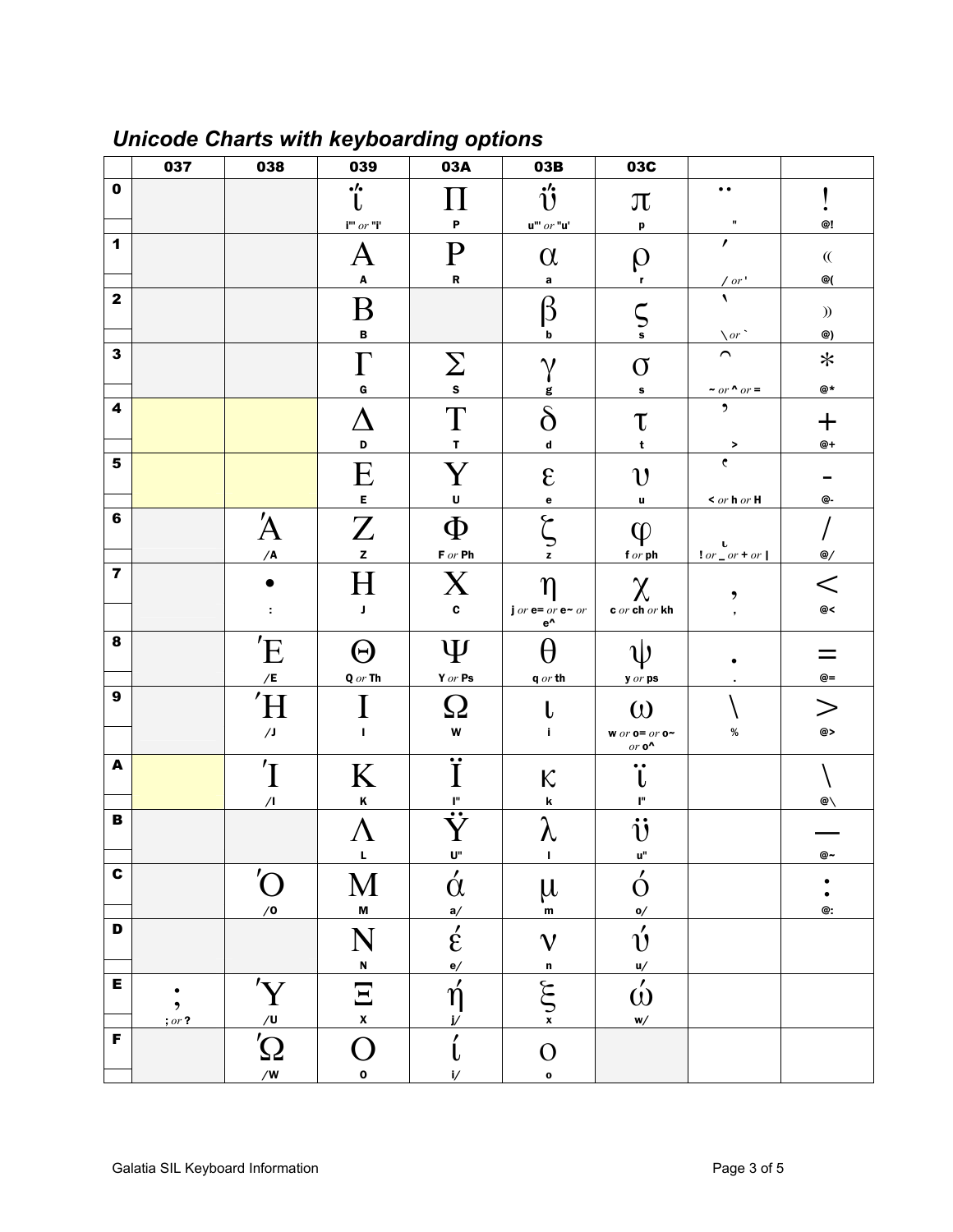|                         | <b>1F0</b>                                            | <b>1F1</b>                                             | <b>1F2</b>                                                    | 1F3                                   | <b>1F4</b>                                                                                                                                                                                          | <b>1F5</b>                                              | 1F6                                                           | <b>1F7</b>   |
|-------------------------|-------------------------------------------------------|--------------------------------------------------------|---------------------------------------------------------------|---------------------------------------|-----------------------------------------------------------------------------------------------------------------------------------------------------------------------------------------------------|---------------------------------------------------------|---------------------------------------------------------------|--------------|
| $\mathbf 0$             | $\alpha$                                              | $\mathring{\mathcal{E}}$                               |                                                               |                                       | O                                                                                                                                                                                                   | $\mathring{v}$                                          | $\omega$                                                      | $\alpha$     |
|                         | a>                                                    | e>                                                     | j>                                                            | i>                                    | 0>                                                                                                                                                                                                  | u>                                                      | w>                                                            | $a\setminus$ |
| 1                       | $\mathbf{S}$ .<br>$\alpha$                            | $\mathring{\epsilon}$                                  |                                                               |                                       | $\epsilon$                                                                                                                                                                                          | $\mathbf{c}$<br>าง                                      | $\epsilon$<br>$\omega$                                        |              |
|                         | a<                                                    | e<                                                     | j<                                                            | i<                                    | о<                                                                                                                                                                                                  | u<                                                      | w<                                                            |              |
| $\mathbf{2}$            | $\alpha$                                              | $\ddot{\hat{\epsilon}}$                                | "                                                             | "                                     | $\mathbf{M}$<br>O                                                                                                                                                                                   | $\mathfrak{z}$                                          | ᠈<br>$\Omega$                                                 | È            |
| 3                       | a>\ $or$ a\><br>$\omega$                              | $e > \sqrt{or e}$                                      | j>\ $or$ j\><br>$\mathbf{C}$                                  | i>\ $or$ i\><br>$\mathbf{C}$          | 0>\ $or$ 0\><br>$\mathbf{C}$                                                                                                                                                                        | $u>\sqrt{or u}$                                         | $w>\sqrt{or w}$                                               | $e\setminus$ |
|                         | $\alpha$                                              | $\mathcal{\hat{E}}$                                    | η                                                             |                                       | O                                                                                                                                                                                                   |                                                         | $\Omega$                                                      |              |
| 4                       | $a < \sqrt{or a} <$<br>$\mathcal{H}$                  | $e<\sqrt{or}e<$                                        | $j < \ or \ j <$                                              | i<∖ <i>or</i> i∖<<br>$\mathbf{v}$     | $0<\sqrt{or}$ 0 $\lt$<br>$\mathcal{H}$                                                                                                                                                              | u<\ $or$ u\<<br>$\mathcal{H}$                           | $\mathbf{w}$ <\ $or$ $\mathbf{w}\$ <<br>$\mathcal{H}$         |              |
|                         | $\alpha$<br>$a$ >/ or $a$ />                          | $\ddot{\mathcal{E}}$<br>$e$ >/ or $e$ />               | ň<br>$j$ >/ or $j$ />                                         | i>/ $or$ i/>                          | O<br>$0$ >/ or $0$ />                                                                                                                                                                               | ນ<br>$u$ >/ or $u$ />                                   | $\omega$<br>$w$ >/ or $w$ />                                  |              |
| 5                       | $\mathbf{C}$<br>$\alpha$                              | $\mathcal{E}'$                                         | $\mathcal{L}$                                                 | $\mathbf{C}$                          | $\mathbf{C}$                                                                                                                                                                                        | $\mathbf{c}$                                            | $\mathbf{C}$<br>$\omega$                                      |              |
|                         | a <math \sigma r a/<                                  | e <math or e/<                                         |                                                               | i <math or i/<                        | 0 <math or 0/<                                                                                                                                                                                      | u <math or u/<                                          | $w$ / or $w$ /<                                               |              |
| 6                       | $\alpha$                                              |                                                        | െ                                                             | ு                                     |                                                                                                                                                                                                     | ு                                                       | ு                                                             |              |
|                         | $a>0 r a^2$                                           |                                                        | $j>\sim o r j\sim$                                            | i>^ $or$ i^>                          |                                                                                                                                                                                                     | $u>^{\wedge}$ or $u^{\wedge}$                           | $w>0$ or $wn$                                                 | ı١           |
| $\overline{\mathbf{z}}$ | $\mathcal{L}$<br>$\alpha$                             |                                                        | ခ                                                             | $\widehat{\mathcal{C}}$               |                                                                                                                                                                                                     | $\mathcal{E}$                                           | ැ                                                             |              |
|                         | a<^ $or$ a^<                                          |                                                        | $j$ <^ or $j$ ^<                                              | i<^ $or$ i^<                          |                                                                                                                                                                                                     | $u<\sim$ or $u<\sim$                                    | $w < \sim or w \sim$                                          |              |
| 8                       |                                                       | $\mathbf{E}$                                           | $H^{\prime}$                                                  | $\mathbf{r}$                          | $\cdot$                                                                                                                                                                                             |                                                         | $^{\prime} \Omega$                                            |              |
|                         | $>$ A or A $>$                                        | $\blacktriangleright$ E or E $\blacktriangleright$     | $>$ J $_{or}$ J $>$                                           | $>1$ or $\blacktriangleright$         | $>0$ or 0>                                                                                                                                                                                          |                                                         | $>$ W $or$ W $>$                                              | 0/           |
| $\boldsymbol{9}$        |                                                       | $\mathbf{E}$                                           | $H^{\circ}$                                                   | $\mathbf{r}$                          | $\bar{\cdot}$                                                                                                                                                                                       | Y'                                                      | $\Omega^{\text{'}}$                                           |              |
|                         | $<$ A $or$ A $<$                                      | $\epsilon$ E or E $\epsilon$                           | $\triangleleft$ or J $\triangleleft$                          | $\left  \right $ or $\left  \right $  | <0 $or$ 0<                                                                                                                                                                                          | <u <math="">or U&lt;</u>                                | $<$ W or W $<$                                                |              |
| A                       | "A                                                    | $E^*$                                                  | $\mathcal{H}^{\prime\prime}$                                  | "I                                    | $^{\prime\prime}$ C                                                                                                                                                                                 |                                                         | $^{\circ}$ Ω                                                  |              |
|                         | >A\ $or$ A>\                                          | $\mathsf{PE}\setminus or\mathsf{E}\mathsf{P}\setminus$ | $>$ J $\sqrt{or}$ J $>$ $\sqrt{$                              | $\sum$ or $\sum$                      | $>0\$ or 0>\                                                                                                                                                                                        |                                                         | $SW\ or W>$                                                   | u∖           |
| в                       | $\overline{A}$                                        | $\mathcal{E}$                                          | $^{\prime\prime}$ U                                           | $\mathbf{C}$                          | $\mathbf{C}$                                                                                                                                                                                        | Y''                                                     | $\alpha$                                                      |              |
| C                       | $\langle A \rangle$ or $A \langle \rangle$<br>$2\ell$ | $\langle E \rangle$ or $E \langle \rangle$<br>$2\pi$   | $\langle J \rangle$ or $J \langle \rangle$<br>$2/\tau$ $\tau$ | $2\ell$ T                             | $\langle$ 0\\or 0<\<br>$\overline{\nu}$                                                                                                                                                             | $\left\langle\mathbf{U}\right\rangle$ or U< $\setminus$ | $\langle W \rangle$ or $W \langle \rangle$<br>$\overline{''}$ | ١.           |
|                         | A                                                     | Ľ                                                      | Π                                                             |                                       |                                                                                                                                                                                                     |                                                         | <u>{}</u>                                                     | $\omega$     |
| D                       | $>$ A/ or A $>$ /                                     | $>E/$ or $E$ $>$ /                                     | $>J$ / or $J$                                                 | $>1/$ or $1>$ /                       | $>0$ / or 0>/                                                                                                                                                                                       |                                                         | $>W/$ or $W$ $>$ /                                            | w\           |
|                         | A                                                     | $\vec{v}$ <sub>E</sub>                                 |                                                               | $\mathbf{v}$                          | $\overline{C}$                                                                                                                                                                                      | $\mathbf{v}^{\prime}$                                   | $\mathcal{C}$<br>52                                           |              |
| Е                       | $<$ A/ or A $<$ /<br>ଚ                                | $<$ E/ or E $<$ /                                      | $<$ J/ or J $<$ /<br>ଵ                                        | $\langle$ l/ or $\vert \langle$<br>ஒ. | <0/ or 0 </th <th><math display="inline">&lt;</math> U/ <math display="inline">or</math> U<!-- <math display="inline"-->\prime</th> <th><math>\langle W / or W \rangle</math><br/>G,</th> <th></th> | $<$ U/ $or$ U <math display="inline" \prime             | $\langle W / or W \rangle$<br>G,                              |              |
|                         |                                                       |                                                        |                                                               |                                       |                                                                                                                                                                                                     |                                                         |                                                               |              |
| F                       | $>$ A^ $or$ A>^<br>$\widehat{\mathbf{c}}$             |                                                        | >J^ $_{OT}$ J>^<br>$\mathbf{r}$                               | $>1^{\circ}$ or $1>^{\circ}$          |                                                                                                                                                                                                     |                                                         | $>W^{\wedge}$ or $W>^{\wedge}$<br>ල                           |              |
|                         |                                                       |                                                        |                                                               |                                       |                                                                                                                                                                                                     |                                                         | $<$ W^ $or$ W $<$ ^                                           |              |
|                         | $<$ A^ $or$ A<^                                       |                                                        | <j^ <math="">_{or} J&lt;^</j^>                                | $\langle$  ^ $_{or}$  <^              |                                                                                                                                                                                                     | $<$ U^ $or$ U $<$ ^                                     |                                                               |              |